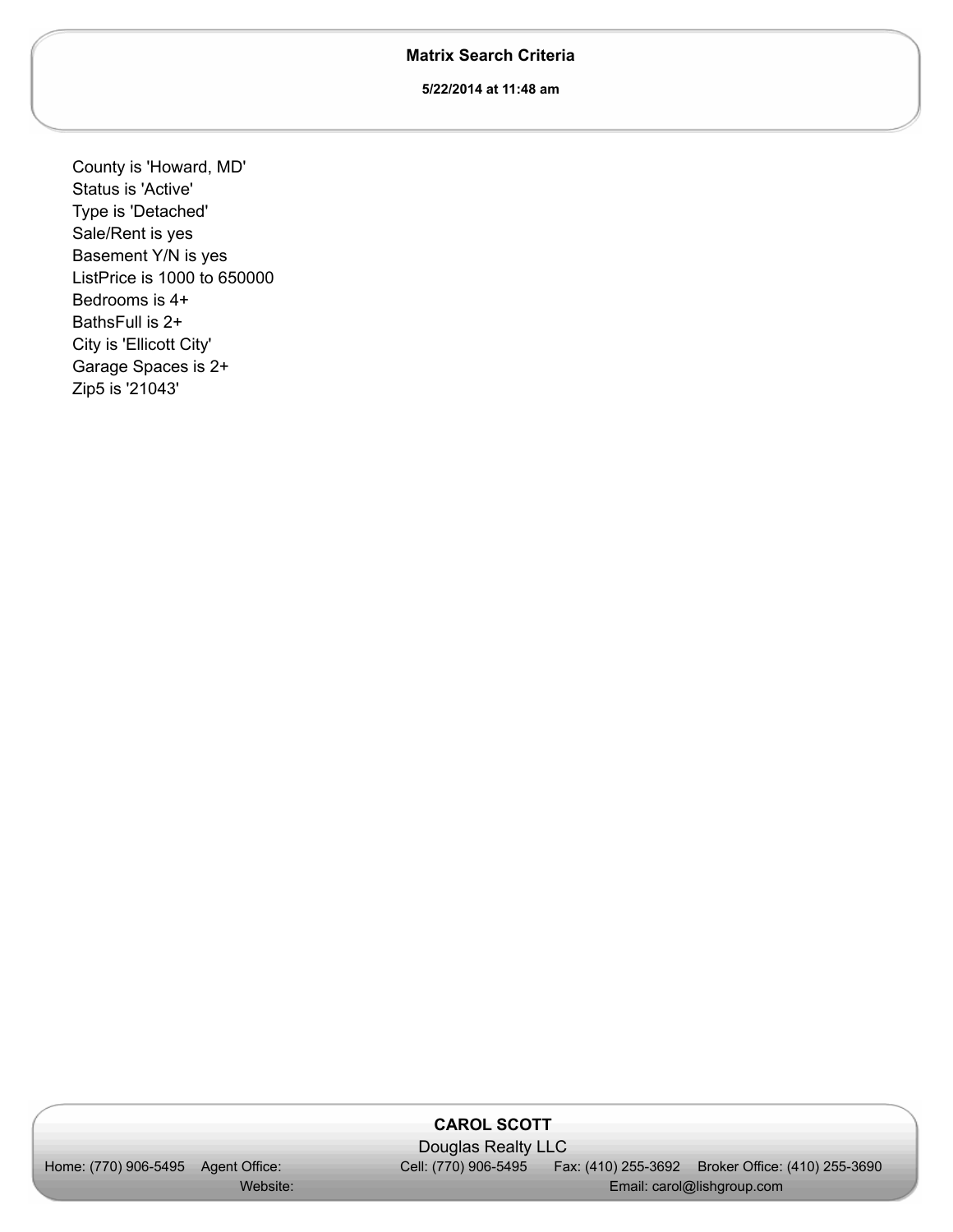## **Residential Listings Summary Report**



11:48 am 22-May-2014 Page 1 of 1

|         |           |                                     |                   |           |    |               |          |   |              |           |    | DOMM/       |                           |                        |       |
|---------|-----------|-------------------------------------|-------------------|-----------|----|---------------|----------|---|--------------|-----------|----|-------------|---------------------------|------------------------|-------|
| Status  | ML#       | <b>Address</b>                      | <b>List Price</b> | <b>BR</b> | FB | <b>HB</b> LvI |          |   | Fpl Gar Bsmt | Acres Age |    | <b>DOMP</b> | Adv Sub                   | Style/Type             | TLA   |
| Active  | HW8331021 | 3992 College Ave, Ellicott City     | \$320,000         |           | 3  | 02.00         |          | 2 |              | 0.64      | 64 | 13/13       | Above Old Ellicott City   | Detached/Rancher       | 1,243 |
| Active  | HW8344489 | 5454 Autumn Field Ct, Ellicott City | \$510,000         | 4         |    | 3.00          |          |   |              | 0.35      | 21 | 12/12       | <b>Strawberry Fields</b>  | Detached/Colonial      | 2,182 |
| Active  | HW8330546 | 4686 Dower Dr, Ellicott City        | \$529,000         | 5         |    | 3.00          | $\Omega$ |   |              | 0.46      | 34 | 26/26       | Meadowbrook               | Detached/Colonial      | 2,200 |
| Active  | HW8335149 | 8365 Chestnut Farm Ln. Ellicott Cit | \$539,900         | 4         |    | 2 3.00        |          |   |              | 0.40      | 27 | 21/21       | <b>Chestnut Farms</b>     | Detached/Colonial      | 2,134 |
| Active  | HW8352118 | 4833 Lauren Ct. Ellicott City       | \$539,900         |           | 3  | 02.00         |          |   |              | 0.61      | 24 | 4/4         | <b>Brampton Hills</b>     | Detached/Rancher       | 1,892 |
| Active  | HW8287823 | 4508 Rebecca Ct, Ellicott City      | \$559,999         | 4         |    | 02.00         |          |   |              | 0.62      | 44 | 74/74       | Stonebrooke Three         | Detached/Rancher       | 2,510 |
| Active  | HW8350540 | 4830 Roundhill Rd, Ellicott City    | \$560,000         | 4         |    | 2.00          |          |   |              | 0.59      | 53 | 6/6         | Worthington               | Detached/Raised Ranche | 2,061 |
| Active  | HW8315413 | 4504 Stonecrest Dr. Ellicott City   | \$575,000         |           |    | 3.00          |          |   |              | 0.57      | 26 | 42/42       | Stonebrooke               | Detached/Colonial      | 2,652 |
| Active  | HW8327565 | 7403 Jeans Way, Ellicott City       | \$589,000         | 4         | 3  | 3.00          |          |   |              | 0.21      | 8  | 28/28       | <b>Ilchester Hills</b>    | Detached/Colonial      | 2,792 |
| Active  | HW8313894 | 5404 Meadowpond Dr, Ellicott City   | \$594,500         | 5         | 3  | 3.00          |          |   |              | 0.29      | 19 | 33/33       | Dunteachin Farm           | Detached/Colonial      | 2,433 |
| Active  | HW8335004 | 2820 Brian Ct, Ellicott City        | \$600,000         |           | 3  | 3.00          |          |   |              | 0.39      | 22 | 21/21       | Rockland Square           | Detached/Colonial      | 2,736 |
| Withdrn | HW8275426 | 8434 High Ridge Rd, Ellicott City   | \$629,900         |           |    | 3.00          |          |   |              | 0.46      | 11 | 84/84       | Apple Grove               | Detached/Colonial      | 3,204 |
| Active  | HW8244702 | 4534 Vinter Way, Ellicott City      | \$639,900         | 6         | 3  | 3.00          |          |   |              | 0.17      | 4  | 143/143     | Worthington Fields        | Detached/Colonial      | 2,629 |
| Active  | HW8344459 | 3304 Governor Johnson Ct. Ellicott  | \$639,900         | 4         | 3  | 3.00          |          |   |              | 0.29      | 15 | 10/10       | Governors Run             | Detached/Colonial      | 2,962 |
| Active  | HW8274206 | 2960 Burrows Ln, Ellicott City      | \$639,931         | 4         |    | 3.00          |          |   |              | 0.16      | 0  | 92/92       | Rockland At Rogers        | Detached/Colonial      |       |
| Active  | HW8196691 | 8333 Elko Dr, Ellicott City         | \$645,900         | 4         | 3  | 03.00         |          |   |              | 0.51      | 55 | 231/231     | Glenmar                   | Detached/Colonial      | 1,144 |
| Active  | HW8320119 | 5173 Morningside Ln, Ellicott City  | \$649,900         | 5         | 3  | 3.00          |          |   |              | 0.41      | 20 | 37/37       | <b>Montgomery Meadows</b> | Detached/Colonial      | 2,684 |
| Active  | HW8351831 | 8579 Stonehouse Dr. Ellicott City   | \$649,900         | 5         | 3  | 3.00          |          |   |              | 0.23      | 14 | 5/5         | Dan Mil Over              | Detached/Colonial      | 2,440 |
| Active  | HW8335352 | 4601 Autumn Woods Way, Ellicott C   | \$650,000         | 5         | 3  | 3.00          |          |   |              | 0.35      | 19 | 8/8         | Autumn View               | Detached/Colonial      | 2,778 |

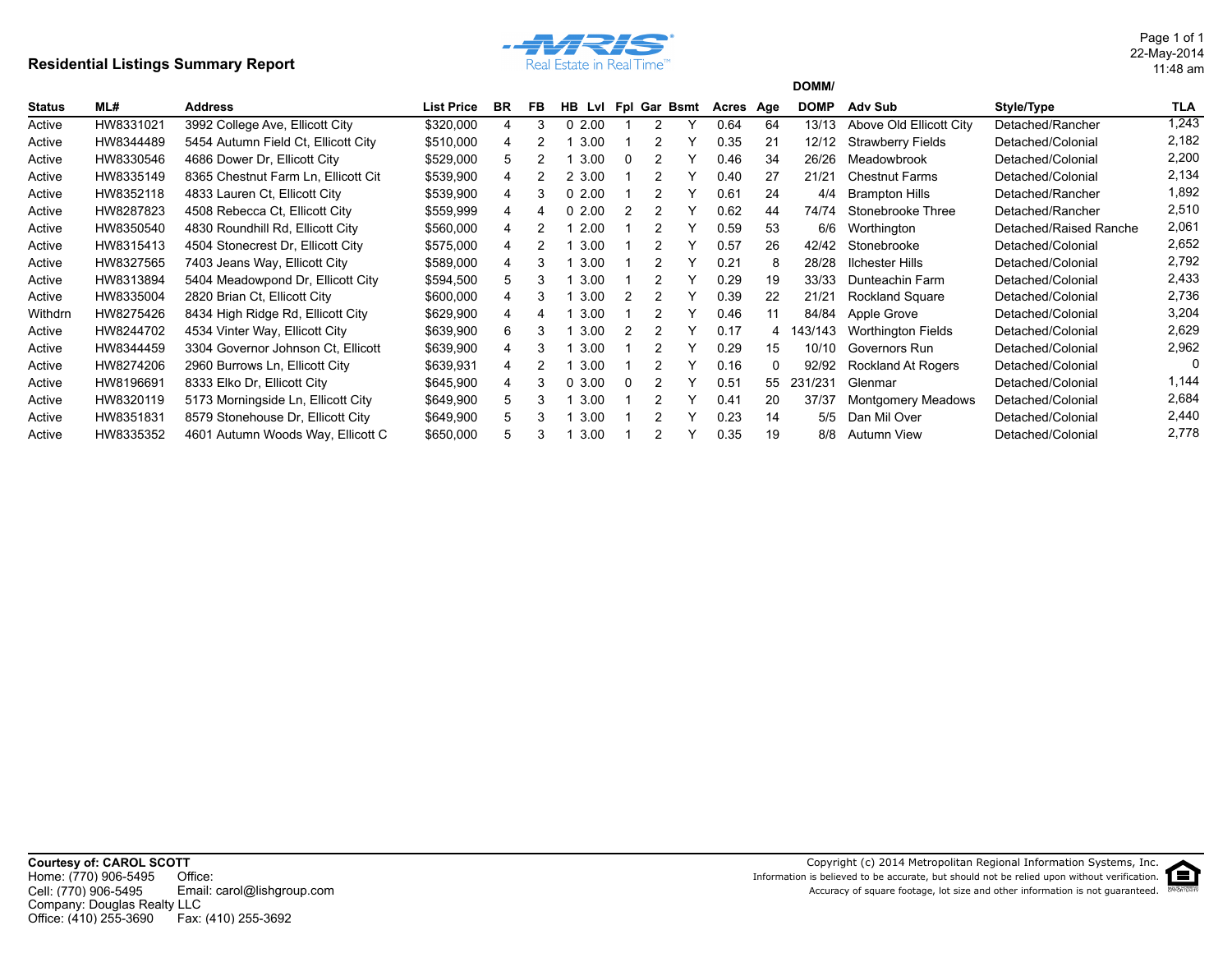

**H**: (410) 262-2254 **O**: (410) 262-2254 **C**: (410) 262-2254

**Body of Water:**

**Remarks:** 1st Buyer's home inspector had family turn on water to downstairs toilet + two sink faucets that were turned off. Something broke in the back of the toilet shooting water straight up, hitting ceiling tiles after knocking off the top of the back of the toilet . Neither Inspector nor Buyers noticed for about half an hour. ServPro dried out basement which is waiting insurance repairs including carpet

**Directions:** Frederick Rd. to Maryland Avenue, Right on St. Paul Street and left onto College Avenue, house on right OR Bonnie Branch Rd. to left on College Avenue, house on left.

**List Agent**: Linda Kangrga

|                           |              | 5454 AUTUMN FIELD CT, ELLICOTT CITY, MD 21043-7083                                 |                              |                               |                             |                                                     | <b>MLS#: HW8344489</b>  |                       |
|---------------------------|--------------|------------------------------------------------------------------------------------|------------------------------|-------------------------------|-----------------------------|-----------------------------------------------------|-------------------------|-----------------------|
|                           |              | <b>List Price: \$510,000</b>                                                       | <b>Own: Fee Simple, Sale</b> |                               | <b>Total Taxes: \$5,735</b> |                                                     | <b>Status: ACTIVE</b>   |                       |
|                           |              |                                                                                    | Close Date:                  |                               |                             |                                                     |                         |                       |
|                           |              | Adv. Sub: STRAWBERRY FIELDS                                                        |                              |                               |                             | <b>ADC Map: 123</b>                                 |                         |                       |
|                           |              | <b>Type: Detached</b>                                                              | <b>Style: Colonial</b>       |                               | Area:                       |                                                     | HOA:                    | $C/C$ :               |
|                           |              | Model:                                                                             | #LvIs: $3$                   | #Fpls: 1                      | <b>Acres: 0.35</b>          | <b>Yr Blt: 1993</b>                                 | Tax Living Area: 2,182  |                       |
| <b>APA APA</b>            |              | FB: 2 HB: 1<br><b>BR: 4</b>                                                        |                              | Basement: Yes, Fully Finished |                             |                                                     |                         |                       |
|                           | Ш            | Heat/Cool/Wtr/Swr: Heat Pump(s)/Electric/Heat Pump(s)/Electric/Public/Public Sewer |                              |                               |                             |                                                     |                         |                       |
|                           |              | Park: Garage                                                                       |                              |                               | # Gar/Cpt/Assgn: 2//        |                                                     |                         |                       |
|                           |              | <b>Const: Vinyl Siding</b>                                                         |                              |                               | List Date: 09-May-2014      |                                                     |                         | Upd Date: 09-May-2014 |
|                           |              | <b>Showing Information: Call 1st-Showing Service, , -</b>                          |                              |                               |                             |                                                     |                         |                       |
| 2014 MRIS                 |              | <b>Showing Contact: CSS CSS</b>                                                    |                              |                               | H: (866) 891-7469           |                                                     | <b>DOMM/DOMP: 12/12</b> |                       |
| <b>Water Oriented: No</b> | Vacation: No | Company: RE/MAX Executive, RXE1                                                    |                              |                               |                             | $O: (443)$ 274-1900 <b>F</b> : (443) 274-1901       |                         |                       |
| <b>Body of Water:</b>     |              | List Agent: Jeffrey Adlington                                                      |                              |                               |                             | <b>H</b> : (410) 544-9956 <b>O</b> : (443) 274-1956 |                         | $C: (410)$ 544-9956   |

**Remarks:** Privacy + community 4 br 2.5 bath backs to open space... spacious front porch and large deck granite countertops and ceramic floors lots of

upgrades priced for a quick sale **Directions:** meadowridge to

|                                           | 4686 DOWER DR, ELLICOTT CITY, MD 21043-6415                                                     |                              |                                                                         | <b>MLS#: HW8330546</b>                     |
|-------------------------------------------|-------------------------------------------------------------------------------------------------|------------------------------|-------------------------------------------------------------------------|--------------------------------------------|
|                                           | List Price: \$529,000                                                                           | <b>Own: Fee Simple, Sale</b> | Total Taxes: \$4.926                                                    | <b>Status: ACTIVE</b>                      |
|                                           |                                                                                                 | Close Date:                  | <b>Close Price:</b>                                                     |                                            |
|                                           | Adv. Sub: MEADOWBROOK                                                                           |                              | <b>ADC Map: GPS</b>                                                     | Gr Rent:                                   |
|                                           | <b>Type: Detached</b>                                                                           | <b>Style: Colonial</b>       | Area:                                                                   | $C/C$ :<br>HOA:                            |
|                                           | Model: ORIGINAL BUYER                                                                           | #LvIs: 3<br>#Fpls: 0         | <b>Acres: 0.46</b>                                                      | <b>Yr Blt: 1980 Tax Living Area: 2,200</b> |
|                                           | <b>FB: 2 HB: 1</b><br><b>BR: 5</b>                                                              |                              | Basement: Yes, Daylight, Full, Connecting Stairway, Heated, Fully Finis |                                            |
|                                           | Heat/Cool/Wtr/Swr: Forced Air/Electric/Central A/C, Ceiling Fan(s)/Electric/Public/Public Sewer |                              |                                                                         |                                            |
|                                           | Park: Garage                                                                                    |                              | # Gar/Cpt/Assgn: 2//                                                    |                                            |
|                                           | <b>Const: Brick Front, Brick and Siding</b>                                                     |                              | <b>List Date: 26-Apr-2014</b>                                           | <b>Upd Date: 11-May-2014</b>               |
|                                           | Showing Information: Call 1st-Showing Contact, Lockbox-Sentrilock, Show Anytime, All Days, -    |                              |                                                                         |                                            |
| © 2014 MRIS                               | <b>Showing Contact: Call CSS</b>                                                                |                              | н:                                                                      | DOMM/DOMP: 26/26                           |
| Water Oriented: No<br><b>Vacation: No</b> | Company: Weichert Realtors - New Colony, WRNC1                                                  |                              | $O: (410)$ 381-3331 <b>F</b> : (410) 381-3332                           |                                            |
| <b>Body of Water:</b>                     | List Agent: Ellen McKinzie                                                                      |                              | H: (410) 381-3331 O: (410) 381-3331                                     | $C: (301)$ 437-7030                        |

**Remarks:** move-in ready: 5 large bedrooms upstairs. Spacious, Light filled colonial. freshly painted, new carpets, awesome hardwood floors. New SS appliances. Basement has open space + large storage room lined with shelves. quiet cul de sac, large flat back yard. close to route 100, 29, I-95. easy access to

shopping. disclosures @ MRIS Docs. HMS home warranty. natural gas @ street.

**Directions:** route 100, exit 1A Long Gate; @ stop, straight onto Meadowbrook; @ stop left Sybert; @ stop left South Leisure; @ stop right Dower almost to the end~ house on right.

|                       |                     |                                                           | 8365 CHESTNUT FARM LN. ELLICOTT CITY. MD 21043-3324                                |                                                                                                                                                    | <b>MLS#: HW8335149</b>       |
|-----------------------|---------------------|-----------------------------------------------------------|------------------------------------------------------------------------------------|----------------------------------------------------------------------------------------------------------------------------------------------------|------------------------------|
|                       |                     | <b>List Price: \$539.900</b>                              | <b>Own: Fee Simple, Sale</b>                                                       | Total Taxes: \$6.896                                                                                                                               | <b>Status: ACTIVE</b>        |
|                       |                     |                                                           | Close Date:                                                                        | <b>Close Price:</b>                                                                                                                                |                              |
|                       |                     | Adv. Sub: CHESTNUT FARMS                                  |                                                                                    | <b>ADC Map: 0000</b>                                                                                                                               | Gr Rent:                     |
|                       |                     | <b>Type: Detached</b>                                     | <b>Style: Colonial</b>                                                             | Area:                                                                                                                                              | $C/C$ :<br>HOA:              |
|                       |                     | Model:                                                    | #LvIs: $3$<br>#Fpls: 1                                                             | <b>Yr Blt: 1987</b><br><b>Acres: 0.40</b>                                                                                                          | Tax Living Area: 2,134       |
|                       |                     | FB: 2 HB: 2<br><b>BR: 4</b>                               |                                                                                    | Basement: Yes, Fully Finished, Heated, Improved, Daylight, Partial, Walk                                                                           |                              |
|                       |                     |                                                           | Heat/Cool/Wtr/Swr: Forced Air/Natural Gas/Central A/C/Electric/Public/Public Sewer |                                                                                                                                                    |                              |
|                       |                     | Park: Garage                                              |                                                                                    | # Gar/Cpt/Assgn: 2//                                                                                                                               |                              |
|                       |                     | <b>Const: Brick and Siding</b>                            |                                                                                    | List Date: 01-May-2014                                                                                                                             | <b>Upd Date: 09-May-2014</b> |
|                       |                     | <b>Showing Information: Call 1st-Showing Service, , -</b> |                                                                                    |                                                                                                                                                    |                              |
| © 2014 MRIS           |                     | <b>Showing Contact: CALL CSS</b>                          |                                                                                    | H: (866) 891-7469                                                                                                                                  | <b>DOMM/DOMP: 21/21</b>      |
| Water Oriented: No    | <b>Vacation: No</b> | Company: Long & Foster Real Estate, Inc., LNG260          |                                                                                    | $O: (410)$ 531-0321 <b>F</b> : (443) 535-0504                                                                                                      |                              |
| <b>Body of Water:</b> |                     | List Agent: Creig Northrop                                |                                                                                    | H: (410) 531-0321 O: (410) 531-0321                                                                                                                | C:                           |
|                       |                     |                                                           |                                                                                    | Remarks: At the end of cul-de-sac and siding Patapsco State Park, this home features a fenced yard, wrap-around deck &front porch; LR &DR w/accent |                              |

moldings; eat-in KIT w/granite, SS sink &tile flrs; FR boasts a wood-burning FP; fully finished LL is complete w/rec rm, den &half bath; Master Suite w/walk-in,

dressing area &FBA. Updates since 2009 include HVAC, roof, appls, windows, MBA &more. Welcome home

**Directions:** From US-40 E; Left on Rogers Ave; Right on High Ridge Rd; Continue onto Chestnut Farm Ln; Home is on Left.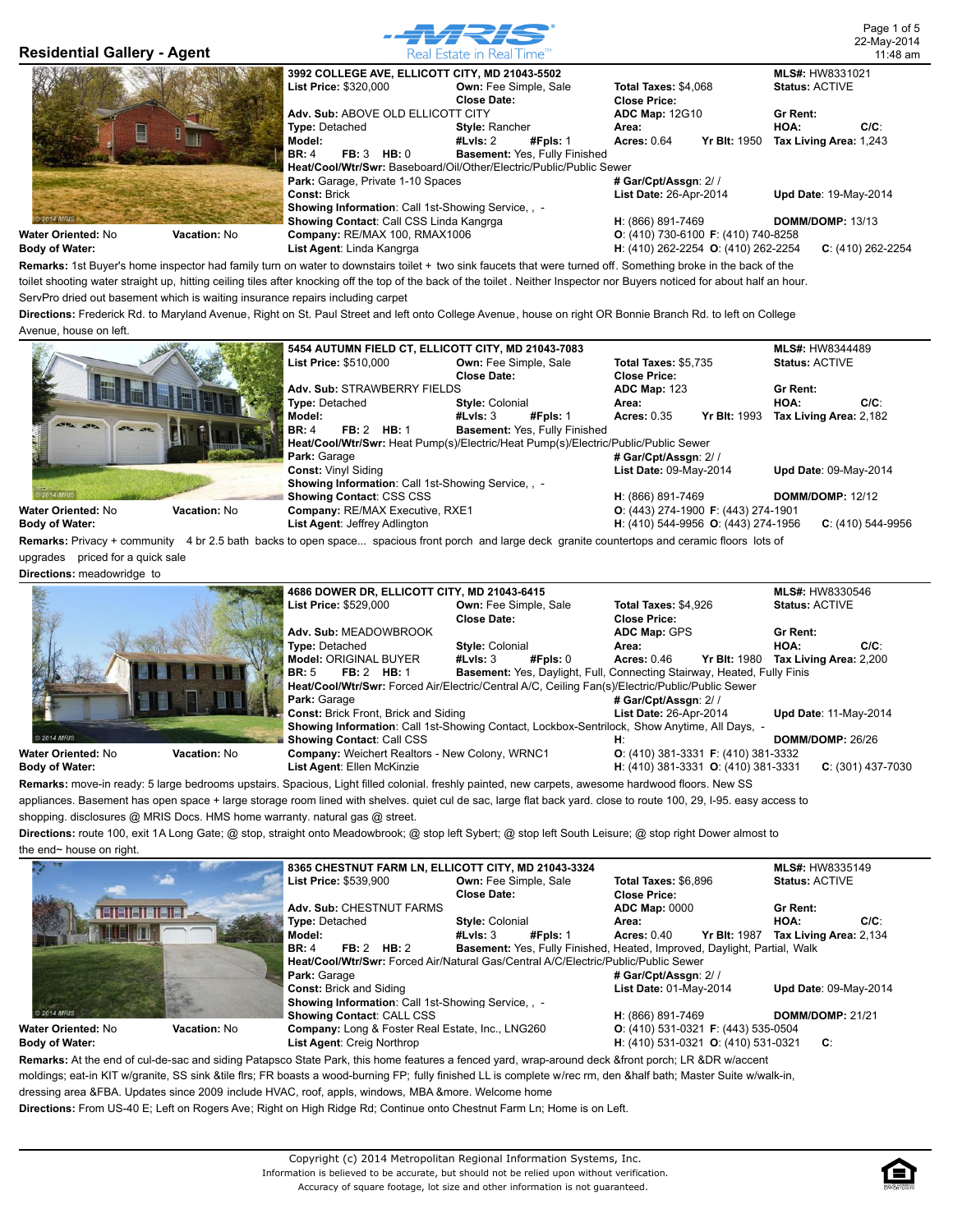

**Body of Water:**

**List Agent**: Joe Wathen

**Remarks:** Gorgeous modern rancher at end of cup-de-sac in Ellicott City. All appls & Roof updated. Soaring ceilings, beautifully updated kitchen with granite, laundry mud room on main, 2 car garage, gleaming hardwood floors on main, sunroom and deck, finished LL with walk up. Total waterproof package, huge yard with shed, flowers. A MUST SEE. Won't last. Shopping, schools, and major routes nearby.

**Directions:** 100 to Long Gate, R Montgomery Rd (103), R Brampton Pkwy, L Red Hill, L Lauren Ct to end.

|                       |              | 4508 REBECCA CT, ELLICOTT CITY, MD 21043-6098 |                                                                                    |                                               | <b>MLS#: HW8287823</b>                     |
|-----------------------|--------------|-----------------------------------------------|------------------------------------------------------------------------------------|-----------------------------------------------|--------------------------------------------|
|                       |              | List Price: \$559,999                         | <b>Own: Fee Simple, Sale</b>                                                       | <b>Total Taxes: \$6,853</b>                   | <b>Status: ACTIVE</b>                      |
|                       |              |                                               | Close Date:                                                                        | <b>Close Price:</b>                           |                                            |
|                       |              | Adv. Sub: STONEBROOKE THREE                   |                                                                                    | ADC Map: HC                                   | Gr Rent:                                   |
|                       |              | <b>Type: Detached</b>                         | <b>Style: Rancher</b>                                                              | Area:                                         | $C/C$ :<br>HOA:                            |
|                       |              | Model:                                        | #Fpls: 2<br>#LvIs: 2                                                               | <b>Acres: 0.62</b>                            | <b>Yr Blt: 1970 Tax Living Area: 2,510</b> |
|                       |              | $FB: 4$ HB: 0<br><b>BR: 4</b>                 | Basement: Yes, Fully Finished                                                      |                                               |                                            |
|                       |              |                                               | Heat/Cool/Wtr/Swr: Forced Air/Natural Gas/Central A/C/Electric/Public/Public Sewer |                                               |                                            |
|                       |              | Park: Garage, Drvwy/Off Str                   |                                                                                    | # Gar/Cpt/Assgn: 2//                          |                                            |
|                       |              | <b>Const: Stone, Other</b>                    |                                                                                    | List Date: 09-Mar-2014                        | <b>Upd Date: 21-May-2014</b>               |
|                       |              |                                               | Showing Information: Lockbox-Sentrilock, Call 1st-Owner, All Days, 10 AM - 7 PM    |                                               |                                            |
| © 2014 MRIS           |              | Showing Contact: Torrance Hubbard             |                                                                                    | H: (443) 538-3254                             | DOMM/DOMP: 74/74                           |
| Water Oriented: No    | Vacation: No | <b>Company: Weir Realty, WEIR1</b>            |                                                                                    | $O: (301)$ 735-3367 <b>F</b> : (301) 735-3367 |                                            |
| <b>Body of Water:</b> |              | List Agent: Demetra Weir                      |                                                                                    | H: (202) 677-0041 O: (202) 677-0041           | $C: (202)$ 677-0041                        |

**Remarks:** Secluded. 5000+sqft w upgrades throughout.Open flrpln, upgraded Kn and cozy Fr.Lg frml Dr w/ wd flrs into frml Lr, and un main lvl. Wood FP (x2) w/ brilliant stone.Lwr lvl luxury.Lg media rm, built-in audio/surround, wet bar.Built-in wine cellar and humidor. More space for an office, gym,a guest rm Call owner Mr. Hubbard at 443-538-3254, then show, sentrilock on front door. Thx for showing

**Directions:** MD-103W RIGHT ON STONECREST, L ON ASHLEY, L ON REBECCA, R 2ND DRIVEWAY TO HOUSE

|                            |              | 4830 ROUNDHILL RD, ELLICOTT CITY, MD 21043-6755      |                                                |                                                                                                    | <b>MLS#: HW8350540</b>       |
|----------------------------|--------------|------------------------------------------------------|------------------------------------------------|----------------------------------------------------------------------------------------------------|------------------------------|
|                            |              | List Price: \$560,000                                | <b>Own: Fee Simple, Sale</b>                   | Total Taxes: \$4,898                                                                               | <b>Status: ACTIVE</b>        |
|                            |              |                                                      | Close Date:                                    | <b>Close Price:</b>                                                                                |                              |
| <b>KARE</b>                |              | Adv. Sub: WORTHINGTON                                |                                                | ADC Map: 16G1                                                                                      | Gr Rent:                     |
|                            |              | <b>Type: Detached</b>                                | <b>Style: Raised Rancher</b>                   | Area:                                                                                              | $C/C$ :<br>HOA:              |
| 開出                         | <b>ALLES</b> | Model:                                               | #Fpls: 1<br>#LvIs: 2                           | <b>Yr Blt: 1961</b><br><b>Acres: 0.59</b>                                                          | Tax Living Area: 2,061       |
|                            |              | FB: 2 HB: 1<br><b>BR: 4</b>                          | <b>Basement: Yes, Front Entrance, Improved</b> |                                                                                                    |                              |
|                            |              |                                                      |                                                | Heat/Cool/Wtr/Swr: Forced Air/Natural Gas/Ceiling Fan(s), Central A/C/Electric/Public/Public Sewer |                              |
|                            |              | <b>Park:</b> Drvwy/Off Str. Garage, DW - Circular    |                                                | # Gar/Cpt/Assgn: 2//                                                                               |                              |
|                            |              | <b>Const: Vinyl Siding</b>                           |                                                | List Date: 16-May-2014                                                                             | <b>Upd Date: 17-May-2014</b> |
|                            |              | <b>Showing Information: Call 1st-Showing Service</b> |                                                |                                                                                                    |                              |
| 2014 MRIS                  |              | <b>Showing Contact: Call Showing Time</b>            |                                                | H: (800) 746-9464                                                                                  | DOMM/DOMP: 6/6               |
| <b>Water Oriented: N</b> o | Vacation: No | Company: RE/MAX Advantage Realty, RMA1               |                                                | $O: (410)$ 740-1200 F: (410) 740-1293                                                              |                              |
| <b>Body of Water:</b>      |              | List Agent: Greg Kinnear                             |                                                | H: (410) 423-5282 O: (410) 423-5282                                                                | C:                           |

**Remarks:** Impressive home on generous lot with commanding views & expansive great room/garage addition you won't believe! All fresh paint; efficient quality Andersen windows; great room w/cathedral ceilings off kitchen + convenient main level laundry room. BIG lower level family room + 4th bed/den; enormous

garage-plenty of room for cars & work space; pull down stairs to usable attic; tons of driveway space

**Directions:** Montgomery Road to Worthington Way to end. Right onto Roundhill to home on the right

|                       |                     | 4504 STONECREST DR, ELLICOTT CITY, MD 21043-6000                                                                                                       |                                                                                                     |                                                     |                                                     | <b>MLS#: HW8315413</b> |         |
|-----------------------|---------------------|--------------------------------------------------------------------------------------------------------------------------------------------------------|-----------------------------------------------------------------------------------------------------|-----------------------------------------------------|-----------------------------------------------------|------------------------|---------|
|                       |                     | List Price: \$575,000                                                                                                                                  | <b>Own: Fee Simple, Sale</b>                                                                        | Total Taxes: \$6.970                                |                                                     | <b>Status: ACTIVE</b>  |         |
|                       |                     |                                                                                                                                                        | <b>Close Date:</b>                                                                                  | <b>Close Price:</b>                                 |                                                     |                        |         |
|                       |                     | Adv. Sub: STONEBROOKE                                                                                                                                  |                                                                                                     | <b>ADC Map: 12E13</b>                               |                                                     | <b>Gr Rent:</b>        |         |
|                       |                     | <b>Type: Detached</b>                                                                                                                                  | <b>Style: Colonial</b>                                                                              | Area:                                               |                                                     | <b>HOA: \$0</b>        | $C/C$ : |
|                       |                     | Model:                                                                                                                                                 | #Fpls: 1<br>#LvIs: $3$                                                                              | <b>Acres: 0.57</b>                                  | <b>Yr Blt: 1988</b>                                 | Tax Living Area: 2,652 |         |
|                       |                     | <b>FB: 2 HB: 1</b><br><b>BR: 4</b>                                                                                                                     | <b>Basement: Yes. Full</b>                                                                          |                                                     |                                                     |                        |         |
|                       |                     |                                                                                                                                                        | Heat/Cool/Wtr/Swr: Forced Air, Heat Pump(s), Hot Water, Baseboard/Electric/Central A/C, Ceiling Fan |                                                     |                                                     |                        |         |
|                       |                     | Park: Drvwy/Off Str, Garage, Faces Front, Garage Door O                                                                                                |                                                                                                     | # Gar/Cpt/Assgn: 2//                                |                                                     |                        |         |
|                       |                     | <b>Const: Brick and Siding, Brick Front</b>                                                                                                            |                                                                                                     | List Date: 10-Apr-2014                              |                                                     | Upd Date: 13-May-2014  |         |
|                       |                     | <b>Showing Information: Call 1st-Showing Service</b>                                                                                                   |                                                                                                     |                                                     |                                                     |                        |         |
| © 2014 MRIS           |                     | <b>Showing Contact: Showing Time</b>                                                                                                                   |                                                                                                     | H: (800) 746-9464                                   |                                                     | DOMM/DOMP: 42/42       |         |
| Water Oriented: No    | <b>Vacation: No</b> | Company: RE/MAX Advantage Realty, RMA1                                                                                                                 |                                                                                                     | <b>O</b> : (410) 740-1200 <b>F</b> : (410) 740-1293 |                                                     |                        |         |
| <b>Body of Water:</b> |                     | List Agent: Greg Kinnear                                                                                                                               |                                                                                                     |                                                     | <b>H</b> : (410) 423-5282 <b>O</b> : (410) 423-5282 | C:                     |         |
|                       |                     | Remarker Do proposed for the "MOM" when you opter the germanic obefoliteben 8 ourreord Fentantia fectures 8 finishes: bigh quality wide plank berdwaed |                                                                                                     |                                                     |                                                     |                        |         |

**Remarks:** Be prepared for the "WOW" when you enter the gorgeous chefs kitchen & sunroom! Fantastic features & finishes: high quality wide plank hardwood flooring; granite counters & prof stainless appliances; classic brick front; new roof & skylights (2010); sunken family room with cozy fireplace opening though new oversized French doors to the relaxing deck / refreshing pool / flat yard. A+ schools too! **Directions:** Montgomery Road to Stonecrest Drive to driveway on left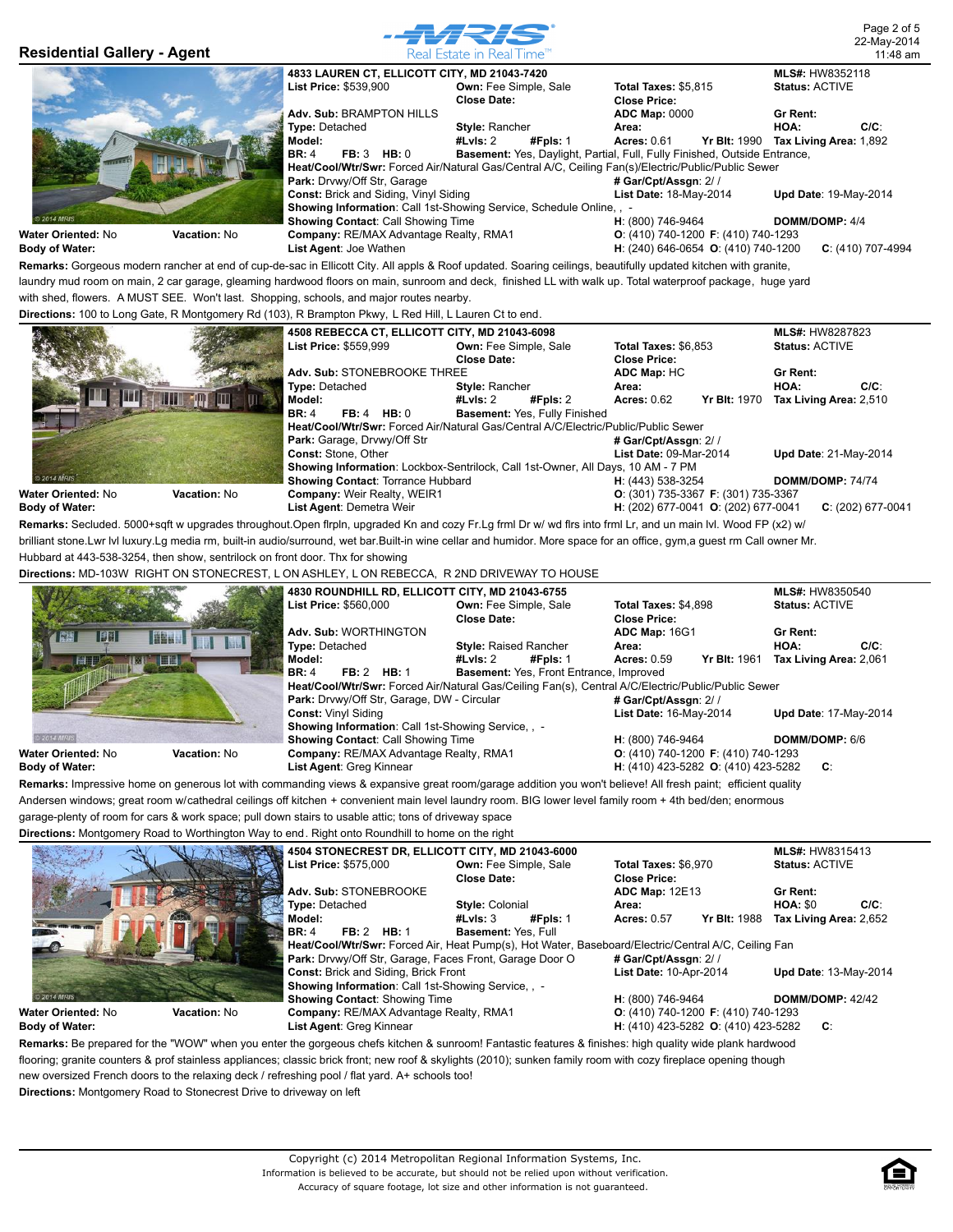

|                            |                     | <b>Directions.</b> 30 to ht 100 mest to mat exit ht 100 (mat nght exit in trainc circle ) to nght on ilonealer ha to nght on acana may - mat nome on the nght. |                                                        |          |                                     |                     |                        |         |
|----------------------------|---------------------|----------------------------------------------------------------------------------------------------------------------------------------------------------------|--------------------------------------------------------|----------|-------------------------------------|---------------------|------------------------|---------|
|                            |                     | 5404 MEADOWPOND DR. ELLICOTT CITY. MD 21043-7093                                                                                                               |                                                        |          |                                     |                     | <b>MLS#: HW8313894</b> |         |
|                            |                     | List Price: \$594,500                                                                                                                                          | <b>Own: Fee Simple, Sale</b>                           |          |                                     |                     | <b>Status: ACTIVE</b>  |         |
|                            |                     |                                                                                                                                                                | Close Date:                                            |          | <b>Close Price:</b>                 |                     |                        |         |
|                            |                     | Adv. Sub: DUNTEACHIN FARM                                                                                                                                      |                                                        |          | <b>ADC Map: 0000</b>                |                     | Gr Rent:               |         |
|                            |                     | <b>Type: Detached</b>                                                                                                                                          | <b>Style: Colonial</b>                                 |          | Area:                               |                     | <b>HOA: \$100</b>      | $C/C$ : |
|                            |                     | Model:                                                                                                                                                         | #LvIs: $3$                                             | #Fpls: 1 | Acres: $0.29$                       | <b>Yr Blt: 1995</b> | Tax Living Area: 2,433 |         |
|                            |                     | <b>FB: 3 HB: 1</b><br><b>BR: 5</b>                                                                                                                             | <b>Basement: Yes, Full, Heated, Partially Finished</b> |          |                                     |                     |                        |         |
|                            |                     | Heat/Cool/Wtr/Swr: 90% Forced Air/Natural Gas/Central A/C/Electric/Public/Public Sewer                                                                         |                                                        |          |                                     |                     |                        |         |
|                            |                     | Park: Garage, Paved Driveway, Asphalt Driveway                                                                                                                 |                                                        |          | # Gar/Cpt/Assgn: 2//                |                     |                        |         |
|                            |                     | <b>Const: Brick and Siding</b>                                                                                                                                 |                                                        |          | List Date: 09-Apr-2014              |                     | Upd Date: 22-May-2014  |         |
| $-1.5$                     |                     | <b>Showing Information: Call 1st-Showing Contact, . -</b>                                                                                                      |                                                        |          |                                     |                     |                        |         |
| 2014 MRIS                  |                     | Showing Contact: CALL CSS CALL CSS                                                                                                                             |                                                        |          | H: (866) 891-7469                   |                     | DOMM/DOMP: 33/33       |         |
| <b>Water Oriented: N</b> o | <b>Vacation: No</b> | Company: Long & Foster Real Estate, Inc., LNG45                                                                                                                |                                                        |          | O: (410) 461-1456 F: (410) 750-8781 |                     |                        |         |

**H**: (410) 428-6099 **O**: (410) 461-1456 **C**: (410) 428-6099

**Body of Water:**

**List Agent**: Robin Wilson

**Remarks:** GORGEOUS DUNTEACHIN COLONIAL FEATURING 4 BEDROOMS,3.5 BATHS!1ST FLOOR OFFICE!HARDWOOD FLOORS!GOURMET KITCHEN W/GRANITE COUNTERS/ISLAND/SSTEEL APPLIANCES!STEP DOWN FAMILY ROOM WITH GAS F/P!CUSTOM PAINT THROUGHOUT!DUAL STAIRCASE!FINISHED BASEMENT W/POSSIBLE 5TH BEDROOM & FULL BATH!BAR AREA/RECREATION ROOM!STORAGE CLOSET WITH SEPARATE STORAGE ROOM!OPEN 5/25 1-3 **Directions:** RT 103 TO LEFT ON KERGER TO LEFT ON MEADOWPOND

|                       |              | 2820 BRIAN CT. ELLICOTT CITY. MD 21043-3398               |                              |                                                                                                   | <b>MLS#: HW8335004</b>  |
|-----------------------|--------------|-----------------------------------------------------------|------------------------------|---------------------------------------------------------------------------------------------------|-------------------------|
|                       |              | List Price: \$600,000                                     | <b>Own: Fee Simple, Sale</b> | Total Taxes: \$7.972                                                                              | <b>Status: ACTIVE</b>   |
|                       |              |                                                           | Close Date:                  | <b>Close Price:</b>                                                                               |                         |
|                       |              | Adv. Sub: ROCKLAND SQUARE                                 |                              | <b>ADC Map: 0000</b>                                                                              | Gr Rent:                |
|                       |              | <b>Type: Detached</b>                                     | <b>Style: Colonial</b>       | Area:                                                                                             | $C/C$ :<br>HOA:         |
|                       |              | Model:                                                    | #Fpls: 2<br>#LvIs: $3$       | <b>Yr Blt: 1992</b><br><b>Acres: 0.39</b>                                                         | Tax Living Area: 2.736  |
|                       |              | HB:1<br><b>BR: 4</b><br><b>FB</b> : 3                     |                              | Basement: Yes, Fully Finished, Heated, Improved, Outside Entrance, Re                             |                         |
|                       |              |                                                           |                              | Heat/Cool/Wtr/Swr: Heat Pump(s)/Electric/Central A/C, Ceiling Fan(s)/Electric/Public/Public Sewer |                         |
|                       |              | Park: Garage                                              |                              | # Gar/Cpt/Assgn: 2//                                                                              |                         |
|                       |              | <b>Const: Vinyl Siding</b>                                |                              | List Date: 01-May-2014                                                                            | Upd Date: 19-May-2014   |
|                       |              | <b>Showing Information: Call 1st-Showing Service, , -</b> |                              |                                                                                                   |                         |
| © 2014 MRIS           |              | <b>Showing Contact: CALL CSS</b>                          |                              | H: (866) 891-7469                                                                                 | <b>DOMM/DOMP: 21/21</b> |
| Water Oriented: No    | Vacation: No | Company: Long & Foster Real Estate, Inc., LNG260          |                              | $O: (410) 531-0321$ F: (443) 535-0504                                                             |                         |
| <b>Body of Water:</b> |              | List Agent: Creig Northrop                                |                              | H: (410) 531-0321 O: (410) 531-0321                                                               | C:                      |

**Body of Water:**

**Remarks:** Fabulous & spacious Colonial nestled on a quiet cul-de-sac lot in desirable Ellicott City! Freshly painted w/newly installed carpeting throughout. Open flr plan w/hrdwd firs on the ML; Gourmet KIT w/granite, center island &42" cabs open to FR w/wood FP. Formal LR &DR w/intricate moldings. MBD w/cath ceilings, walk-in, sitting rm &spa-like bath. Fully fin LL rec rm w/wood FP flanked by built-ins.

**Directions:** US-40 to Rogers Ave, Right on Faber Way, Right on Brian Ct, Home will be toward the end of the cul-de-sac on the right.

|                                    | 8434 HIGH RIDGE RD, ELLICOTT CITY, MD 21043-3306                                                   |                              |                                                                       | <b>MLS#: HW8275426</b>     |
|------------------------------------|----------------------------------------------------------------------------------------------------|------------------------------|-----------------------------------------------------------------------|----------------------------|
|                                    | List Price: \$629,900                                                                              | <b>Own: Fee Simple, Sale</b> | Total Taxes: \$7.530                                                  | <b>Status: WITHDRN</b>     |
|                                    |                                                                                                    | Close Date: 22-May-2014      | <b>Close Price:</b>                                                   |                            |
|                                    | Adv. Sub: APPLE GROVE                                                                              |                              | <b>ADC Map: 0000</b>                                                  | <b>Gr Rent:</b>            |
| H                                  | <b>Type: Detached</b>                                                                              | <b>Style: Colonial</b>       | Area:                                                                 | <b>HOA: \$0</b><br>$C/C$ : |
|                                    | Model:                                                                                             | #Fpls: 1<br>#LvIs: 3         | <b>Yr Blt: 2003</b><br><b>Acres: 0.46</b>                             | Tax Living Area: 3.204     |
| -<br>H<br><b>Talent</b><br>盟       | FB: 4 HB: 1<br><b>BR: 4</b>                                                                        |                              | Basement: Yes, Fully Finished, Heated, Improved, Walkout Stairs, Wind |                            |
|                                    | Heat/Cool/Wtr/Swr: Forced Air/Natural Gas/Ceiling Fan(s), Central A/C/Electric/Public/Public Sewer |                              |                                                                       |                            |
|                                    | Park: Garage                                                                                       |                              | # Gar/Cpt/Assgn: 2//                                                  |                            |
|                                    | <b>Const: Brick</b>                                                                                |                              | List Date: 20-Feb-2014                                                | Upd Date: 22-May-2014      |
|                                    | <b>Showing Information: Call 1st-Showing Service, , 9 AM - 8 PM</b>                                |                              |                                                                       |                            |
| © 2014 MRIS                        | <b>Showing Contact: CALL CSS</b>                                                                   |                              | H: (866) 891-7469                                                     | DOMM/DOMP: 84/84           |
| Water Oriented: No<br>Vacation: No | Company: Long & Foster Real Estate, Inc., LNG260                                                   |                              | $O: (410)$ 531-0321 <b>F</b> : (443) 535-0504                         |                            |
| <b>Body of Water:</b>              | List Agent: Creig Northrop                                                                         |                              | H: (410) 531-0321 O: (410) 531-0321                                   | C:                         |

Remarks: Set on a peaceful wooded lot, this spectacular colonial delivers elegance & sophistication! Be greeted by 2-story foyer w/ gleaming hdwds; crown molding; gas FP; french doors & rcssd lighting. Grmt KIT w/Corian counters; Prvt Master Ste w/Lux MBA; Laundry area moved upstairs with an additional full bath; fully finished basement; composite deck backs to trees; convenient access to 29/40/I-70.

**Directions:** Rt 29 to BALTIMORE NATIONAL PIKE/US-40 East via Exit 24A; Turn LEFT onto ROGERS AVE; Turn RIGHT onto HIGH RIDGE RD; Turn LEFT to stay on HIGH RIDGE RD; Home is on the LEFT.

Accuracy of square footage, lot size and other information is not guaranteed.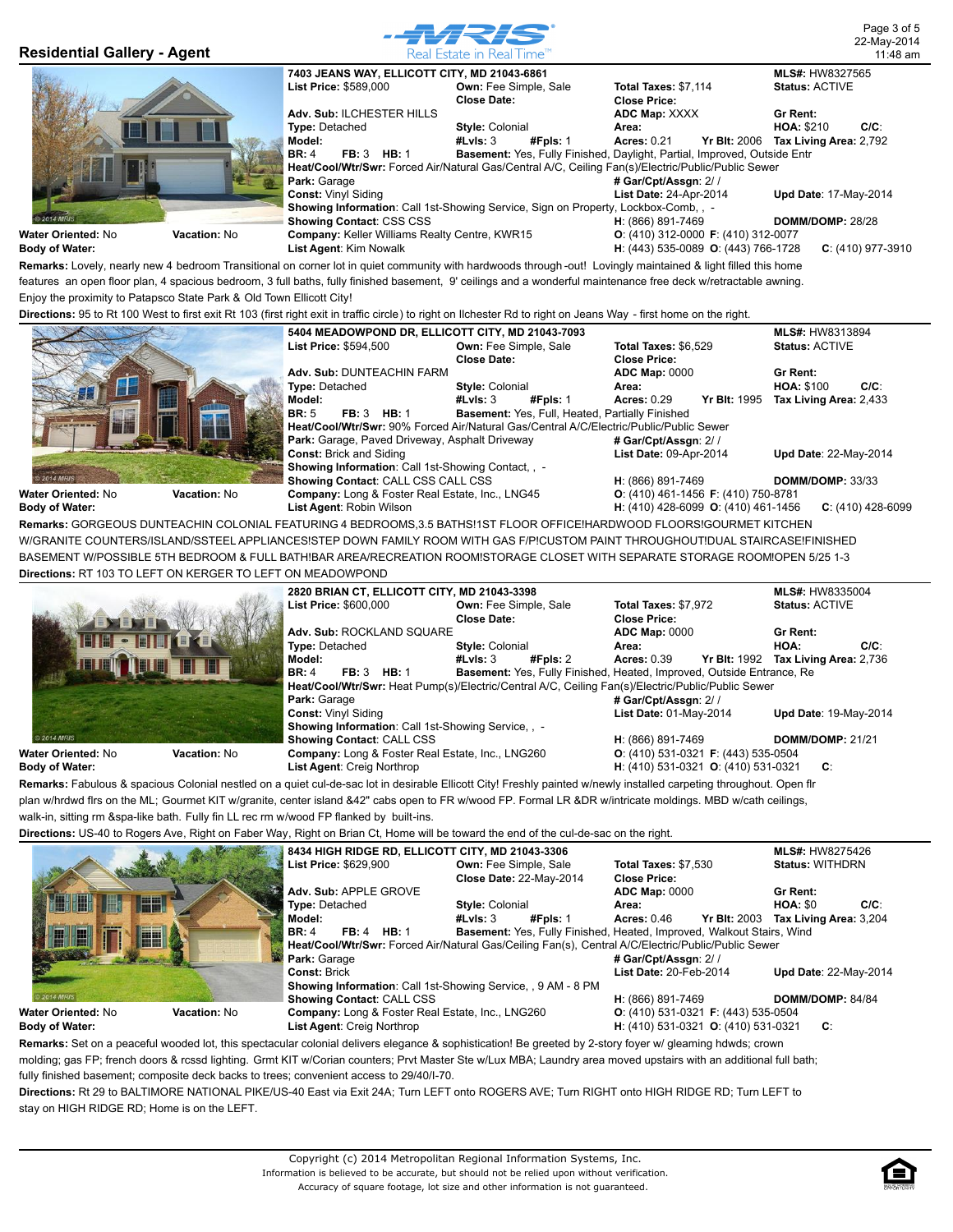

**Remarks:** Lower level apt. is brand new. Must see! Energy Star+, Morning rm, big kit w/ island, bkfst bar. Big oak fam rm w/gas FP. Oak main level study. Oak foyer and halls. 10 Fan/Lights. LED Lights. NEW fin LL in-law apt incl 47" TV+sur sound, 2BR, 1BA, kit, big LR+DR, wash/dry H/U, 2 ents. Extra Wrnty w/all 8 appls. \$38K Solar pnls, 2 FP, pet fence. Comm Ctr w/ in/out pools, tennis & 24/7 fit ctr incl.

**Directions:** Route 103 to Hale Haven, turns into Doncaster Drive, left on Vinter to 4534



**H**: (443) 250-4241 **O**: (410) 461-7600 **C**: (443) 250-4241 **Remarks:** "THE GOVERNOR'S FANCY!" RARELY AVAIL MAIN LVL MBR MODEL IN COURTYARDS OF GOV RUN! ORIG OWNERS LOVING CARE W/DRAMATIC CEILING HEIGHTS, HDWD FLRING, BIG KIT W/42" CABS, ISL & BREAKFAST NOOK, 2 STY FAM RM, HUGE SCREENED PORCH, REAR DECK & TIERED LANDSCAPE W/FISH POND, PERENNIAL GARDEN, GRAPE ARBOR & FRUIT TREES! 3 SUPER SIZED 2ND LVL BDRMS, LOWER PLAY OR MEDIA RM & MORE! DON'T WAIT! **Directions:** ROUTE 40 TO ROGERS AVENUE TO MARTHA BUSH TO RIGHT ON GOVERNOR JOHNSON TO PROPERTY ON RIGHT AT 3304 GOVERNOR JOHNSON COURT

|                            |              | 2960 BURROWS LN. ELLICOTT CITY. MD 21043-3681                                                   |                              |          |                                                    |                     | <b>MLS#: HW8274206</b> |                     |
|----------------------------|--------------|-------------------------------------------------------------------------------------------------|------------------------------|----------|----------------------------------------------------|---------------------|------------------------|---------------------|
| <b>POST</b>                |              | <b>List Price: \$639,931</b>                                                                    | <b>Own: Fee Simple, Sale</b> |          | <b>Total Taxes: \$1,980</b>                        |                     | <b>Status: ACTIVE</b>  |                     |
|                            |              |                                                                                                 | <b>Close Date:</b>           |          | <b>Close Price:</b>                                |                     |                        |                     |
|                            |              | Adv. Sub: ROCKLAND AT ROGERS                                                                    |                              |          | <b>ADC Map: MAP</b>                                |                     | Gr Rent:               |                     |
|                            |              | <b>Type: Detached</b>                                                                           | <b>Style: Colonial</b>       |          | Area:                                              |                     | <b>HOA: \$85</b>       | $C/C$ :             |
| <b>EN SMEN</b>             |              | <b>Model: WHITNEY</b>                                                                           | #LvIs: 3                     | #Fpls: 1 | <b>Acres: 0.16</b>                                 | <b>Yr Blt: 2014</b> | Tax Living Area: 0     |                     |
|                            |              | FB: 2 HB: 1<br><b>BR: 4</b>                                                                     |                              |          | <b>Basement: Yes, Rough Bath Plumb, Unfinished</b> |                     |                        |                     |
|                            |              | Heat/Cool/Wtr/Swr: 90% Forced Air, Energy Star Heating System, Forced Air, Programmable Thermos |                              |          |                                                    |                     |                        |                     |
|                            |              | <b>Park: Drvwy/Off Str. Garage</b>                                                              |                              |          | # Gar/Cpt/Assgn: 2//                               |                     |                        |                     |
| 糟                          |              | Const: Vinyl Siding, Stone                                                                      |                              |          | List Date: 18-Feb-2014                             |                     | Upd Date: 18-Feb-2014  |                     |
|                            |              | Showing Information: Call 1st-Showing Contact, All Days, 10 AM - 6 PM                           |                              |          |                                                    |                     |                        |                     |
|                            |              | Showing Contact: Home Buyer Resource Center                                                     |                              |          | H:                                                 |                     | DOMM/DOMP: 92/92       |                     |
| <b>Water Oriented: N</b> o | Vacation: No | Company: Richmond Realty, Inc., RIMD1                                                           |                              |          | $O: (888)$ 772-4545 <b>F</b> : (999) 999-9999      |                     |                        |                     |
| Body of Water:             |              | List Agent: Darlene Flaxman                                                                     |                              |          | H: (443) 876-3590 O: (888) 772-4545                |                     |                        | $C: (443) 876-3590$ |

**Remarks:** This home will be ready for occupancy in Late February. Amazing 4 bedroom 2 1/2 baths, 2-car garage. Includes Stainless Steel appliances, Granite Counter tops; Upgraded Maple Cabinets; Master Suite with Walk-in Closet and Deluxe Master Bath, Washer & Dryer; upper level laundry and much more. Plus

huge Composite Deck. Pictures are examples.

**Directions:** Rt. 40 (Baltimore National Pike) to Rogers Ave., turn left onto N. Ridge Rd, the Left onto Burrows Lane

|                                                                                                                                      |                     |                                 | 8333 ELKO DR, ELLICOTT CITY, MD 21043-6912      |                              |          |                                                                                                    |                                     |                       | <b>MLS#: HW8196691</b>       |         |
|--------------------------------------------------------------------------------------------------------------------------------------|---------------------|---------------------------------|-------------------------------------------------|------------------------------|----------|----------------------------------------------------------------------------------------------------|-------------------------------------|-----------------------|------------------------------|---------|
|                                                                                                                                      |                     | <b>List Price: \$645.900</b>    |                                                 | <b>Own: Fee Simple, Sale</b> |          | <b>Total Taxes: \$3,746</b>                                                                        |                                     | <b>Status: ACTIVE</b> |                              |         |
|                                                                                                                                      |                     |                                 |                                                 | Close Date:                  |          | <b>Close Price:</b>                                                                                |                                     |                       |                              |         |
| <b>Lui Hand</b>                                                                                                                      |                     | Adv. Sub: GLENMAR               |                                                 |                              |          | ADC Map: 16F4                                                                                      |                                     | Gr Rent:              |                              |         |
|                                                                                                                                      |                     | <b>Type: Detached</b>           |                                                 | <b>Style: Colonial</b>       |          | Area:                                                                                              |                                     | HOA:                  |                              | $C/C$ : |
|                                                                                                                                      |                     | Model:                          |                                                 | #LvIs: $3$                   | #Fpls: 0 | <b>Acres: 0.51</b>                                                                                 | Yr Blt: 1959 Tax Living Area: 1.144 |                       |                              |         |
|                                                                                                                                      |                     | <b>BR: 4</b>                    | <b>FB: 3 HB: 0</b>                              |                              |          | Basement: Yes, Improved, Windows, Sump Pump, Partially Finished, Da                                |                                     |                       |                              |         |
|                                                                                                                                      |                     |                                 |                                                 |                              |          | Heat/Cool/Wtr/Swr: Forced Air/Natural Gas/Ceiling Fan(s), Central A/C, Programmable Thermostat, Zo |                                     |                       |                              |         |
|                                                                                                                                      |                     |                                 | Park: Garage Door Opener, Drvwy/Off Str, Garage |                              |          | # Gar/Cpt/Assgn: 2//                                                                               |                                     |                       |                              |         |
|                                                                                                                                      |                     | <b>Const: Vinyl Siding</b>      |                                                 |                              |          | List Date: 03-Oct-2013                                                                             |                                     |                       | <b>Upd Date: 07-May-2014</b> |         |
|                                                                                                                                      |                     |                                 |                                                 |                              |          | Showing Information: Call 1st-Showing Service, Lockbox-Sentrilock, All Days, -                     |                                     |                       |                              |         |
| 2013 MRIS                                                                                                                            |                     | <b>Showing Contact: CSS CSS</b> |                                                 |                              |          | H: (866) 891-7469                                                                                  |                                     |                       | <b>DOMM/DOMP: 231/231</b>    |         |
| Water Oriented: No                                                                                                                   | <b>Vacation: No</b> |                                 | Company: Long & Foster Real Estate, Inc., LNG45 |                              |          | O: (410) 461-1456 F: (410) 750-8781                                                                |                                     |                       |                              |         |
| Body of Water:                                                                                                                       |                     | List Agent: Connie Cousens      |                                                 |                              |          | <b>H</b> : (410) 404-3203 <b>O</b> : (410) 461-1456                                                |                                     |                       | $C: (410)$ 404-3203          |         |
| Remarks: SECOND STORY ADDITION! NOW OVER 2500 sq.ft. Move in Ready. Unique floorplan. Tremendous Gathering Room. Two Master Bedrooms |                     |                                 |                                                 |                              |          |                                                                                                    |                                     |                       |                              |         |

w/separate full baths. One includes a cavernous Walk-through tiled Shower with multiple shower heads. Huge walk-in closets. Exercise room or 5th bedroom.

Finished lower level. Gazebo and patio on large, level, fenced yard. Must see......2 Hrs notice please.

**Directions:** RTE. 100 TO RTE. 104 TO RIGHT ON ELKO DR. TO HOUSE ON RIGHT.